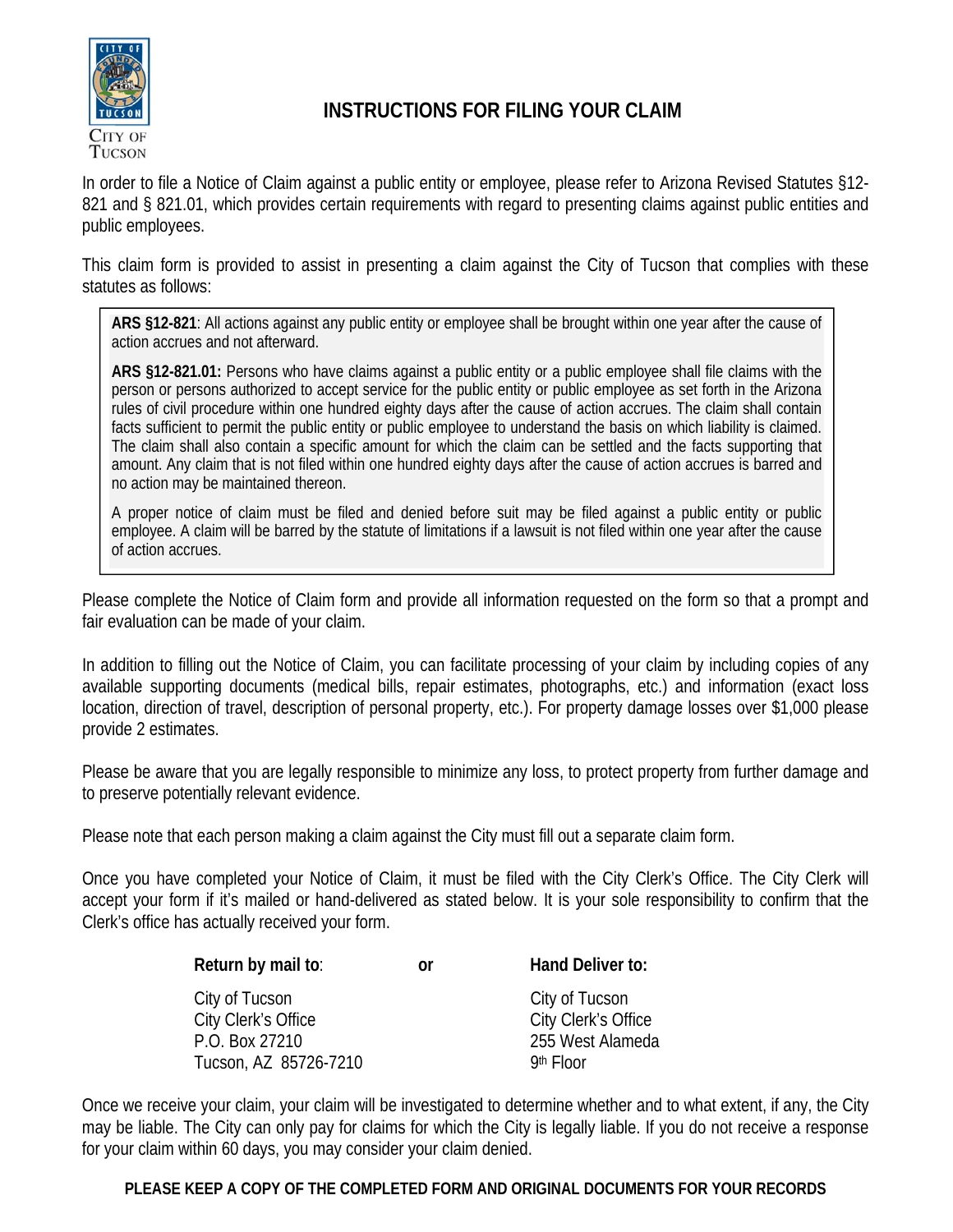## **NOTICE OF CLAIMS AGAINST THE CITY OF TUCSON**

**The claim form must be filled out completely and:**

|                                      | <b>MAILED TO:</b><br>City of Tucson<br>City Clerk's Office<br>P.O. Box 27210<br>Tucson, AZ 85726-7210<br>Claimant may wish to review applicable laws, such as the following:<br>1. Arizona Revised Statutes § 12-821 (excerpt listed at bottom of the Notice of Claim form)<br>2. Arizona Rules of Civil Procedure [Volume 16, Rule 4.1 (b)]<br>the period specified in Section 12-821.01, Arizona Revised Statutes)]. |                                         | <b>OR</b>                                                                                                                                       | <b>HAND CARRIED TO:</b><br>City of Tucson<br>9th Floor<br>If you have questions regarding this form or the claims process, please call the City of Tucson's Risk Management Office at<br>(520) 791-4728. The City Clerk may not accept service of claims or lawsuits filed against individual employees or their spouses.<br>3. Tucson City Charter [Chapter XXV, Section 12 (with the exception of the 60-day claim filing period which has been superseded by | <b>City Clerk's Office</b><br>255 West Alameda |
|--------------------------------------|------------------------------------------------------------------------------------------------------------------------------------------------------------------------------------------------------------------------------------------------------------------------------------------------------------------------------------------------------------------------------------------------------------------------|-----------------------------------------|-------------------------------------------------------------------------------------------------------------------------------------------------|-----------------------------------------------------------------------------------------------------------------------------------------------------------------------------------------------------------------------------------------------------------------------------------------------------------------------------------------------------------------------------------------------------------------------------------------------------------------|------------------------------------------------|
|                                      |                                                                                                                                                                                                                                                                                                                                                                                                                        |                                         | <b>FOR CITY CLERK USE ONLY</b>                                                                                                                  |                                                                                                                                                                                                                                                                                                                                                                                                                                                                 |                                                |
|                                      | 1. $\Box$ Notice of Claim                                                                                                                                                                                                                                                                                                                                                                                              | $\Box$ Lawsuit                          | $\Box$ Subpoena                                                                                                                                 | $\text{Log}\#$                                                                                                                                                                                                                                                                                                                                                                                                                                                  | Date/Time Received                             |
| 3. Describe:                         | 2. Received By -- Deputy City Clerk:                                                                                                                                                                                                                                                                                                                                                                                   |                                         | $\Box$ Claim/Lawsuit Involves a Juvenile Date of Birth:                                                                                         |                                                                                                                                                                                                                                                                                                                                                                                                                                                                 |                                                |
|                                      | Received on Behalf of:                                                                                                                                                                                                                                                                                                                                                                                                 |                                         | <u> 1989 - Johann Stein, marwolaethau a bhann an t-Amhair an t-Amhair an t-Amhair an t-Amhair an t-Amhair an t-A</u>                            |                                                                                                                                                                                                                                                                                                                                                                                                                                                                 |                                                |
|                                      | Does this claim Involve a Minor?<br>Attachments Included:<br>Number of Pages:<br>Number of Photos:<br>Photos Received In Risk Management By: <b>Familie 1998</b>                                                                                                                                                                                                                                                       | $\Box$ Yes<br>$\Box$ Yes<br>$BW$ $\Box$ | (Department Director or Code Official):<br>$\Box$<br>No<br>$\Box$<br>No<br>(Include Notice of Claim Form and Information Sheet)<br>Color $\Box$ | Authorization on File?<br>$\Box$ Yes<br>Date:                                                                                                                                                                                                                                                                                                                                                                                                                   | $\Box$ No                                      |
|                                      | 4. Method of Receiving Notice of Claim/Lawsuit:<br><b>Process Server</b><br><sub>or</sub>                                                                                                                                                                                                                                                                                                                              | Name:                                   |                                                                                                                                                 |                                                                                                                                                                                                                                                                                                                                                                                                                                                                 |                                                |
| ◘<br>ப                               | Messenger Server<br>Personal Delivery                                                                                                                                                                                                                                                                                                                                                                                  | Signature:<br>Name:<br>Signature:       |                                                                                                                                                 |                                                                                                                                                                                                                                                                                                                                                                                                                                                                 |                                                |
| $\Box$<br>◘<br>$\Box$                | Regular Mail<br>Certified Mail - Receipt #<br>Other (Specify:                                                                                                                                                                                                                                                                                                                                                          |                                         |                                                                                                                                                 |                                                                                                                                                                                                                                                                                                                                                                                                                                                                 |                                                |
| $\Box$<br>$\Box$<br>$\Box$<br>$\Box$ | 5. Email Distribution of Notice Claim (Courtesy Copies)<br><b>Risk Manager</b><br>City Attorney                                                                                                                                                                                                                                                                                                                        | Date:<br>Date:<br>Date:<br>Date:        |                                                                                                                                                 | Received By:<br>Received By:<br>Received By:<br>Received By:                                                                                                                                                                                                                                                                                                                                                                                                    |                                                |
| Subpoenas Only:<br>Check #           |                                                                                                                                                                                                                                                                                                                                                                                                                        | Amount \$<br>$\Box$ Cash                |                                                                                                                                                 | Payee:                                                                                                                                                                                                                                                                                                                                                                                                                                                          |                                                |